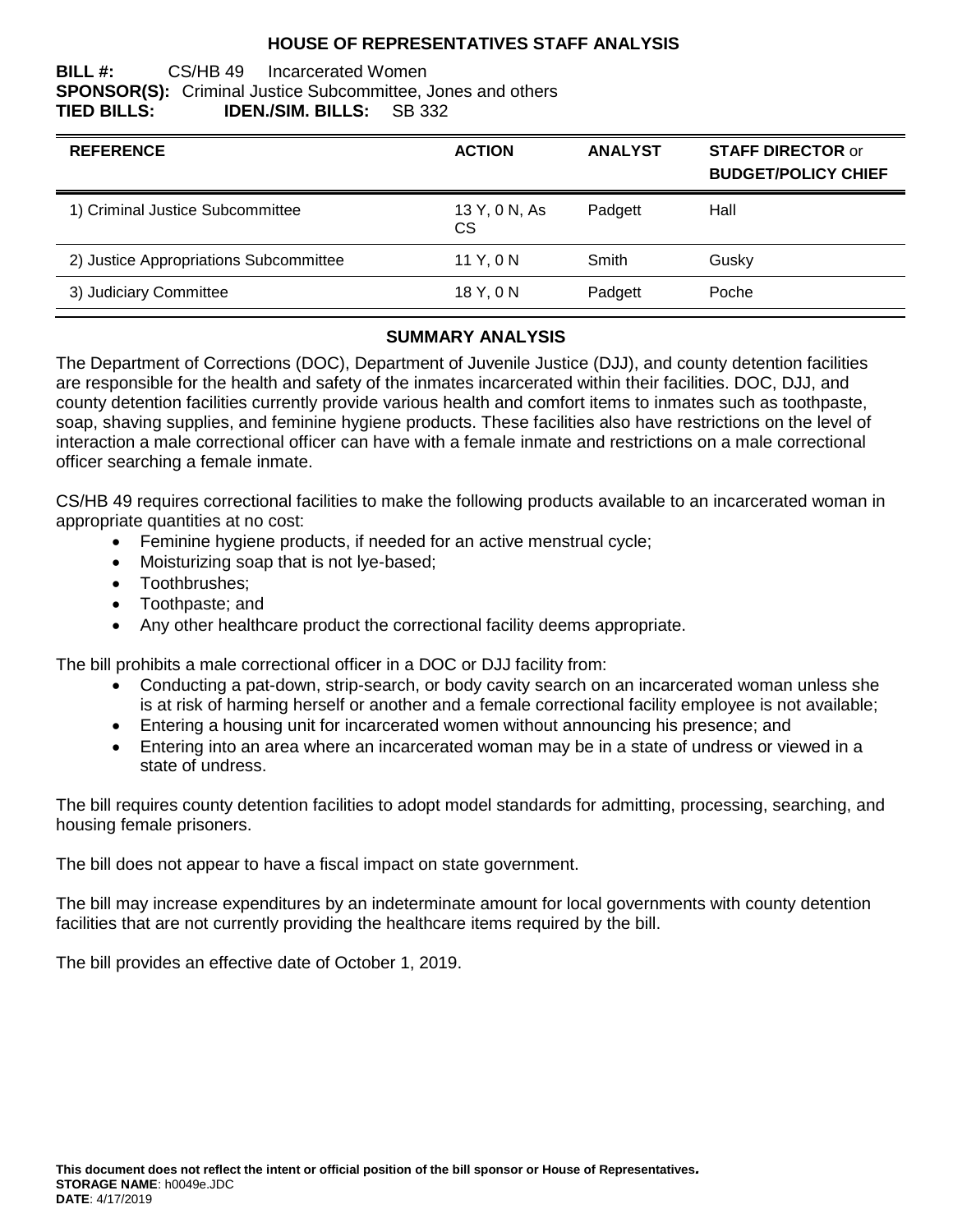#### **FULL ANALYSIS**

# **I. SUBSTANTIVE ANALYSIS**

### A. EFFECT OF PROPOSED CHANGES:

#### **Background**

#### Department of Corrections

The Department of Corrections (DOC) is responsible for providing health and comfort items to inmates.<sup>1</sup> By rule, the following items are issued to indigent prisoners at no cost:<sup>2</sup>

- Toothbrushes:
- Toothpaste;
- Disposable razors;
- Bath soap;
- Toilet paper; and
- Feminine hygiene products.

Other health and comfort items are also available for purchase through inmate canteens.

DOC is also responsible for protecting the rights of inmates and ensuring inmate safety through its rules and procedures.<sup>3</sup> A search of a female inmate must be conducted in the following manner:

- Clothed (pat-down): must be conducted by a female unless there is an emergency situation where a female corrections officer is not available and there is an imminent threat of physical violence to staff or inmates.<sup>4</sup>
- Strip search: must be conducted by a female correctional officer, except in emergency circumstances.<sup>5</sup>
- Body cavity search: must be conducted by a physician or designated member of the health services staff.<sup>6</sup> A supervisor or ranking officer of the same sex must be physically present during a body cavity search.<sup>7</sup> Complete documentation of a body cavity search must be submitted to the warden of the correctional facility.<sup>8</sup>

DOC procedure requires staff of the opposite gender to announce at the beginning of each shift that they will be present in a housing unit. Procedure also prohibits a correctional officer from supervising inmates of the opposite gender while inmates are showering or in the restroom area unless appropriate screening is provided.

#### Department of Juvenile Justice

The Department of Juvenile Justice (DJJ) has the authority to adopt rules necessary to ensure the provision of health services and ordinary medical care to youth incarcerated in its facilities.<sup>9</sup> DJJ supplies, at a minimum, the following:<sup>10</sup>

- Toothbrush and toothpaste;
- Soap;
- Shampoo;
- Combs or brushes:
- Shaving supplies;

**STORAGE NAME**: h0049e.JDC **PAGE: 2 DATE**: 4/17/2019 <sup>10</sup> R. 63E-7.007, F.A.C.

 1 S. 944.09(1), F.S.

<sup>2</sup> R. 33-602.101 F.A.C.

 $3^{3}$  Ss. 944.09(1)(a) and 944.09(1)(e), F.S.

 $4 R. 33 - 602.204(1)(a)$ , F.A.C.

 $5 R. 33-602.204(2)(a)$ , F.A.C.

 $6$  R. 33-602.204(3)(c)8., F.A.C.

 $7 R. 33-602.204(3)(c)7.$ , F.A.C.

 $8 R. 33 - 602.204(3)(c)$ 12., F.A.C.

 $^9$  S. 985.64(2), F.S.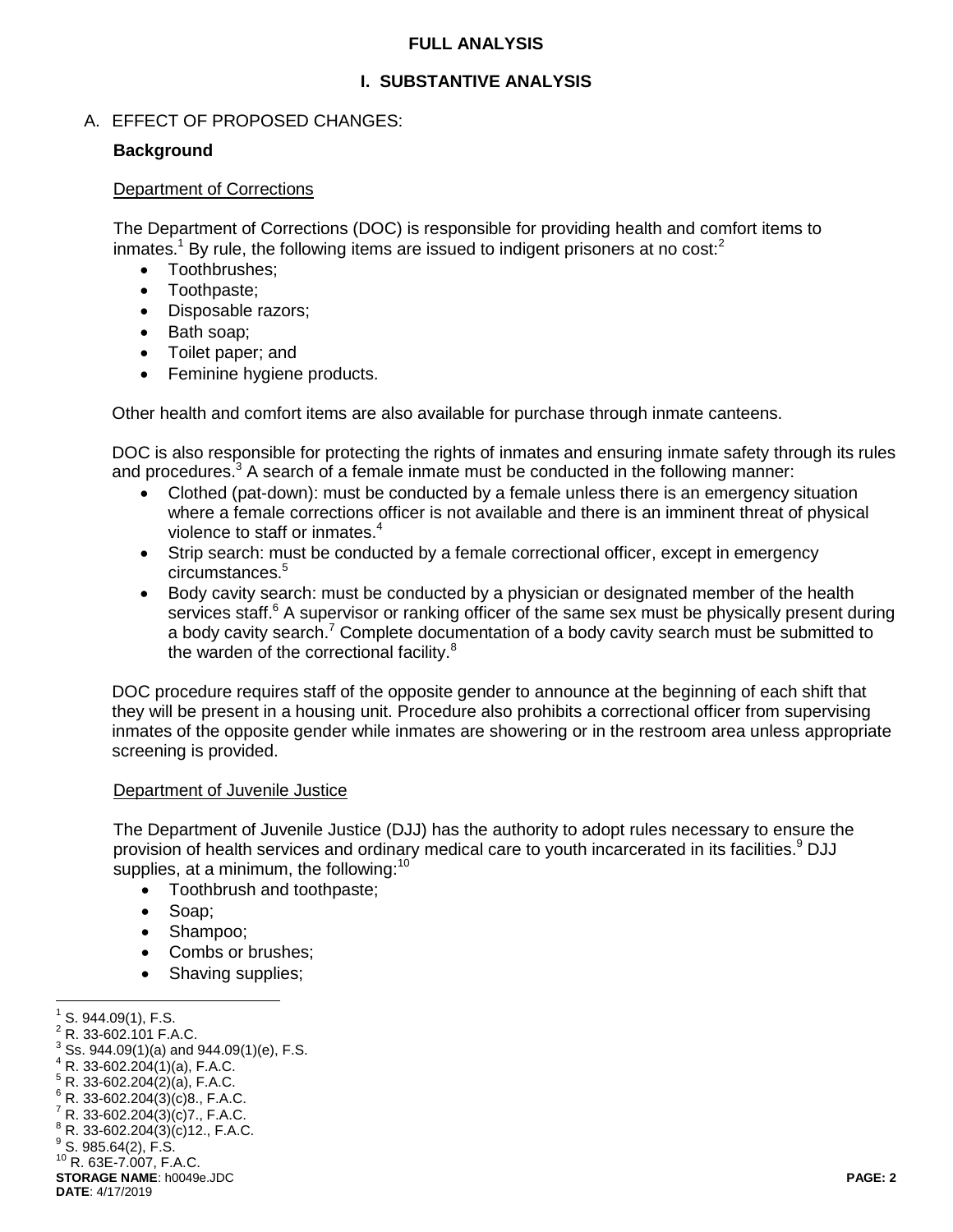- Body lotion; and
- Feminine hygiene products.

DJJ requires a search of a female youth to be conducted in the following manner:<sup>11</sup>

- Clothed (pat-down): must be conducted by a female staff member.
- Strip search: must be conducted by a female staff member under observation of another female staff member.
- Body cavity search: there is no gender requirement, but must be conducted by trained medical personnel in a hospital setting. Detention staff are prohibited from conducting a body cavity search.

#### County Detention Facilities

The Florida Model Jail Standards (FMJS) outline the minimum standards a county detention facility must meet to ensure the constitutional rights of the incarcerated are upheld.<sup>12</sup> The FMJS requires the following items be provided to inmates: $13$ 

- Toothpaste;
- Toothbrush:
- Comb:
- Soap;
- Clean towel; and
- Feminine hygiene products. $14$

The FMJS requires a county detention facility to meet the following standards for housing female inmates:

- A female correctional officer must be on duty at all times when the facility houses a female inmate.<sup>15</sup>
- **•** Female inmates must be separated by sight and sound from male inmates.<sup>16</sup>
- $\bullet$  A female employee must process female inmates.<sup>17</sup>
- A strip-search must be conducted by a female.<sup>18</sup>
- $\bullet$  A body-cavity search must be conducted by licensed medical personnel.<sup>19</sup>

### **Effect of Proposed Changes**

### Healthcare Products

CS/HB 49 requires a DOC or DJJ facility to provide the following healthcare products at no cost to each incarcerated woman:

- Feminine hygiene products, if needed for an active menstrual cycle;
- Moisturizing soap that is not lye-based;
- Toothbrushes:
- Toothpaste; and
- Any other healthcare product the correctional facility deems appropriate.

The bill requires county detention facilities to adopt model standards that require provision of the same healthcare products to female inmates. The bill prohibits a correctional facility from requiring an incarcerated woman to be diagnosed with an illness to access such healthcare items and that

 $\overline{a}$ 

<sup>16</sup> FMJS r. 5.2.

**STORAGE NAME**: h0049e.JDC **PAGE: 3 DATE**: 4/17/2019

 $11$  R. 63G-2.019 F.A.C.

<sup>&</sup>lt;sup>12</sup> Florida Sheriff's Association, *Florida Model Jail Standards, What is FMJS?*, [https://www.flsheriffs.org/law-enforcement](https://www.flsheriffs.org/law-enforcement-programs/training/florida-model-jail-standards)[programs/training/florida-model-jail-standards](https://www.flsheriffs.org/law-enforcement-programs/training/florida-model-jail-standards) (last visited Apr. 12, 2019).

 $\overline{^{13}$  FMJS r. 5.6.

<sup>14</sup> FMJS r. 5.8.

<sup>15</sup> FMJS r. 5.1.

<sup>17</sup> FMJS r. 4.6. <sup>18</sup> FMJS r. 4.3a.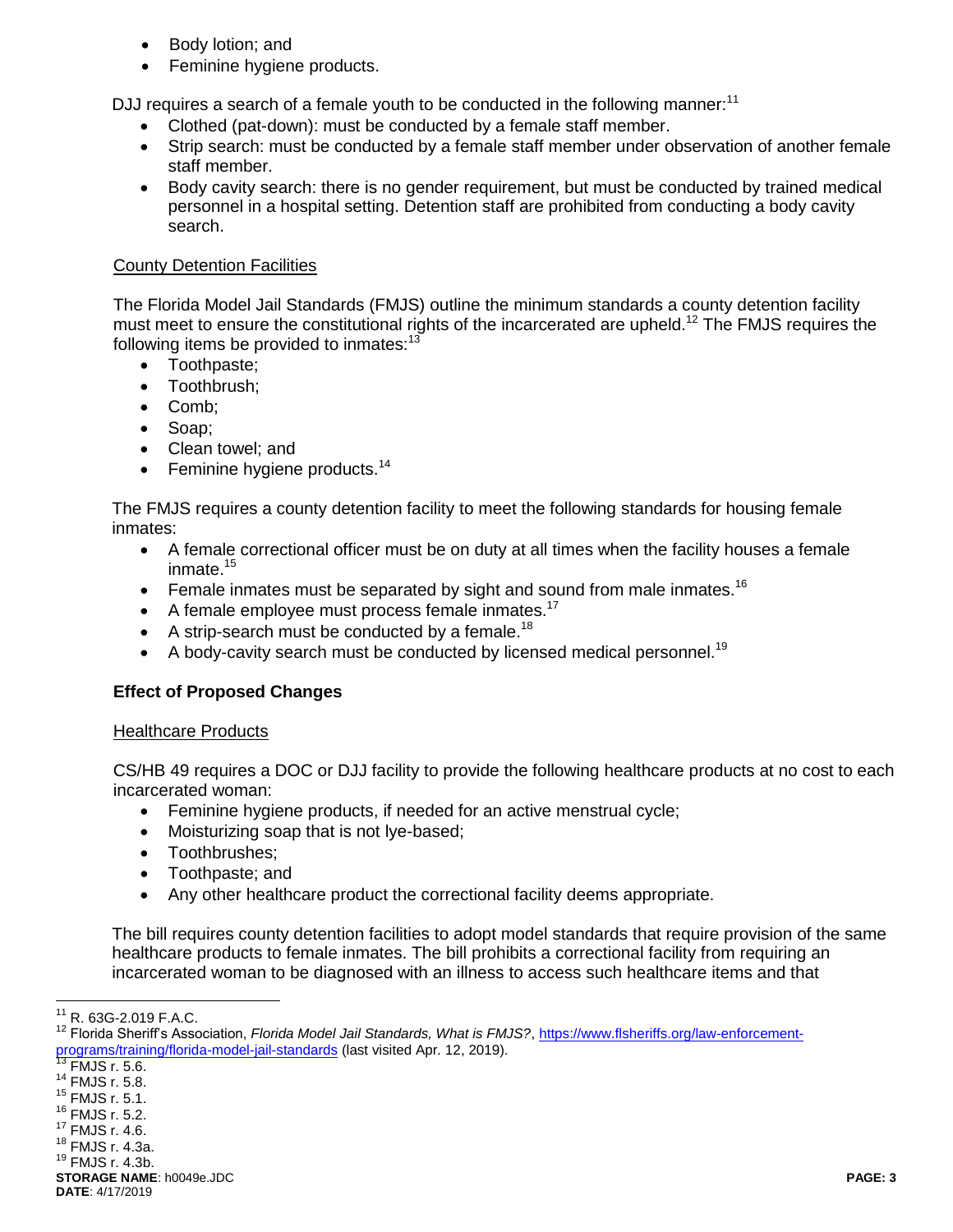healthcare items be available both in common areas and in medical care facilities within the correctional facility.

#### Male Correctional Facility Employees

The bill prohibits a DOC or DJJ male correctional officer from conducting a pat-down, strip-search, or body cavity search on an incarcerated woman unless the woman presents an immediate risk of harm to herself or others and a female correctional employee is not available. The bill requires a male correctional officer to announce his presence upon entering a housing unit for incarcerated women and prohibits a male correctional officer from entering an area of a correctional facility where an incarcerated woman can reasonably be expected to be in a state of undress unless an incarcerated woman is suffering a medical emergency or presents an immediate risk of harm to herself or others. A male correctional officer who conducts a pat-down, strip-search, or body cavity search on an incarcerated woman or enters into an area where incarcerated women can reasonably be expected to be in a state of undress is required to document the incident no later than three days after the incident.

#### County Detention Facilities

The bill requires county detention facilities to create and adopt FMJS for admitting, processing, searching, and housing female prisoners.

The bill provides an effective date of October 1, 2019.

- B. SECTION DIRECTORY:
	- **Section 1:** Provides this act may be cited as the "Dignity for Incarcerated Women Act."
	- **Section 2:** Creates s. 944.242, F.S., relating to dignity for women in correctional facilities.
	- **Section 3:** Amends s. 951.23, F.S., relating to county and municipal detention facilities; definitions; administration; standards and requirements.
	- **Section 4:** Provides an effective date of October 1, 2019.

# **II. FISCAL ANALYSIS & ECONOMIC IMPACT STATEMENT**

### A. FISCAL IMPACT ON STATE GOVERNMENT:

1. Revenues:

None.

2. Expenditures:

Currently, the DOC and the DJJ provide the healthcare products listed in the bill to women incarcerated at their facilities at no cost. The agencies report that they comply with the requirements listed in the bill for male correctional facility employees. The bill should not have a fiscal impact on state expenditures.